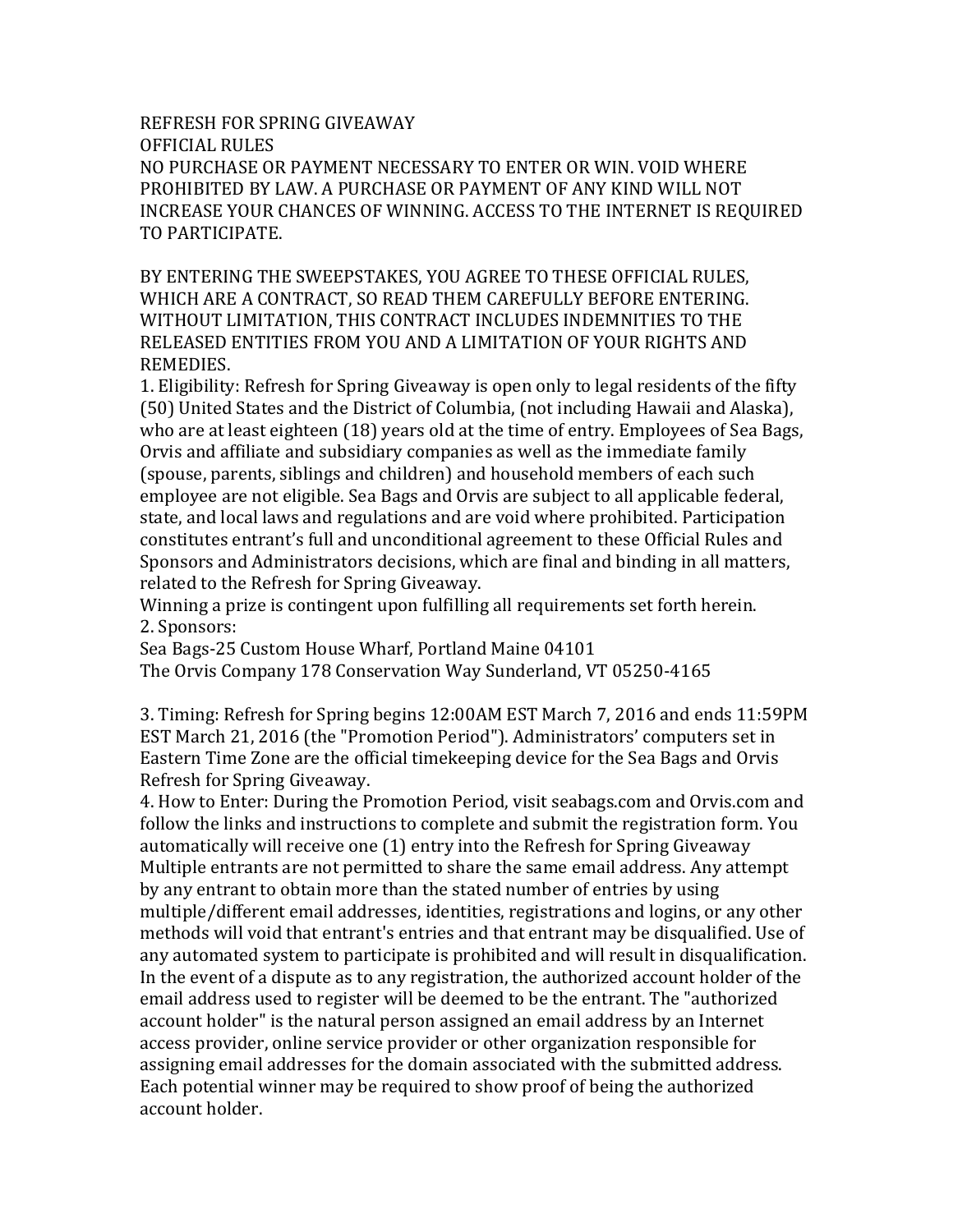5. WINNERS DRAWING, NOTIFICATION AND ODDS: Administrator is an independent judging organization, whose decisions as to the administration and operation of the Refresh for Spring Giveaway, and the selection of the potential winner, is final and binding in all matters related to the Refresh for Spring Giveaway. Winner will be selected at random from all eligible entries received during the Promotion Period, on or around March 22, 2016. The potential winner will be notified by email or phone. Except where prohibited, the potential Grand Prize winner will be required to sign and return a Declaration of Compliance, Liability and Publicity Release, which must be received by Administrator within three (3) days of the date notice or attempted notice is sent, in order to claim the prize. If a potential winner of any prize cannot be contacted, or fails to sign and return the Declaration of Compliance, Liability and Publicity Release within the required time period (if applicable), the potential winner forfeits the prize.

Receiving a prize is contingent upon compliance with these Official Rules. In the event that a potential winner of any prize is disqualified for any reason, Sponsor will award the applicable prize to an alternate winner by random drawing from among all remaining eligible entries. Only three (3) alternate drawings will be held, after which the prize will remain unclaimed.

The Refresh for Spring Giveaway prize will be fulfilled approximately 2-3 weeks after the conclusion of the Refresh for Spring Giveaway.

The winner will be contacted by email or phone and announced on social media by Sea Bags and Orvis when they have accepted the prize. This Promotion is in no way sponsored, endorsed or administered by, or associated with Twitter, Facebook, Instagram, or any other social channel. Odds of winning will depend upon the number of eligible entries received during the Sweepstakes Period. Return of any prize as undeliverable will similarly disqualify that potential winner and an alternate potential winner will be selected based on the criteria herein. Sweepstakes winners may be featured on the Sponsors' respective Internet and social media websites. The decisions of Sponsors will be final and binding on all matters relating to the Sweepstakes.

## GRAND PRIZE:

Orvis Favorite Sunwashed Quarter-Zip Sweatshirt \$79 Orvis River Guide Ginham Shirt \$89 Orvis Women's Guide Shorts \$79 Orvis Clover-Print Trucker Hats \$19 Orvis Clover-Print Trucker Hats \$19 Orvis Beaded Leather Americana Belt \$168 Sea Bags All Purpose Navy Tool Bucket Bag \$65 Sea Bags Yellow Ditty Bag \$25 Sea Bags Lobster Print Cosmetic Case Set \$120 Sea Bags Knot Board Tote \$170 Sea Bags Buoy Print Wristlet \$30 Sea Bags Fisherman's Rope Keychain \$15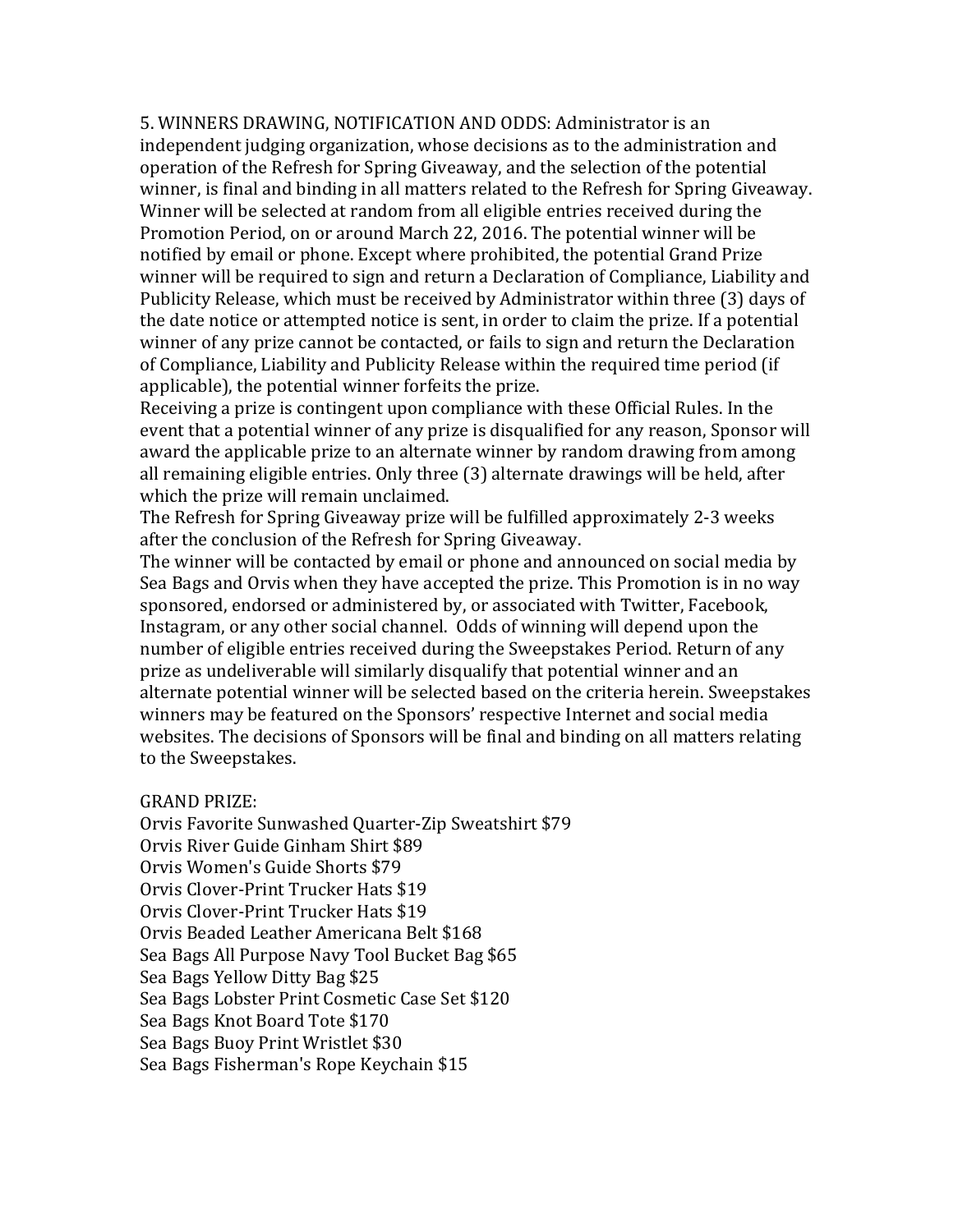Total Grand Prize approximate retail value ("ARV") is \$878 Prizes cannot be transferred or redeemed for cash by winner.

6. Release: By receipt of any prize, winner agrees to release and hold harmless the Sponsors, Twitter, Instagram, Facebook and any other social media channel held by the sponsors on this contest, the Administrator, and their respective subsidiaries, affiliates, suppliers, distributors, advertising/promotion agencies, and prize suppliers, and each of their respective parent companies and each such company's officers, directors, employees and agents (collectively, the "Released Parties") from and against any claim or cause of action, including, but not limited to, personal injury, death, or damage to or loss of property, arising out of participation in the Refresh for Spring Giveaway or receipt or use or misuse of any prize. Publicity: Except where prohibited, participation in the Refresh for Spring Giveaway constitutes winner's consent to Sponsors' and their agents' use of winner's name, likeness, photograph, voice, opinions and/or hometown and state for promotional purposes in any media, worldwide, without further payment or consideration. 7. General Conditions: Sponsors reserve the right to cancel, suspend and/or modify the Refresh for Spring Giveaway, or any part of it, if any fraud, technical failures, or any other factor beyond Sponsors' reasonable control impairs the integrity or proper functioning of the Refresh for Spring Giveaway, as determined by Sponsor in its sole discretion. Sponsor reserves the right, in its sole discretion, to disqualify any individual it finds to be tampering with the entry process or the operation of the Refresh for Spring Giveaway, or to be acting in violation of the Official Rules of this or any other promotion or in an unsportsmanlike or disruptive manner. Any attempt by any person to deliberately undermine the legitimate operation of the Refresh for Spring Giveaway, may be a violation of criminal and civil law, and, should such an attempt be made, Sponsors reserve the right to seek damages from any such person to the fullest extent permitted by law. Sponsors' failure to enforce any term of these Official Rules shall not constitute a waiver of that provision. 8. Limitations of Liability: The Released Parties are not responsible for: (1) any incorrect or inaccurate information, whether caused by entrants, printing errors or by any of the equipment or programming associated with or utilized in the Refresh for Spring Giveaway; (2) technical failures of any kind, including, but not limited to malfunctions, interruptions, or disconnections in phone lines or network hardware or software; (3) unauthorized human intervention in any part of the entry process or the Refresh for Spring Giveaway; (4) technical or human error which may occur in the administration of the Refresh for Spring Giveaway; or the processing of entries; (5) late, lost, undeliverable, damaged or stolen mail; or (6) any injury or damage to persons or property that may be caused, directly or indirectly, in whole or in part, from entrant's participation in the Refresh for Spring Giveaway or receipt or use or misuse of any prize. If for any reason an entrant's entry is confirmed to have been erroneously deleted, lost, or otherwise destroyed or corrupted, entrant's sole remedy is another entry in the Refresh for Spring Giveaway, if it is possible. If the Refresh for Spring Giveaway or any part of it, is discontinued for any reason, Sponsors, in their sole discretion, may elect to hold a random drawing from among all eligible entries received up to the date of discontinuance for any or all of the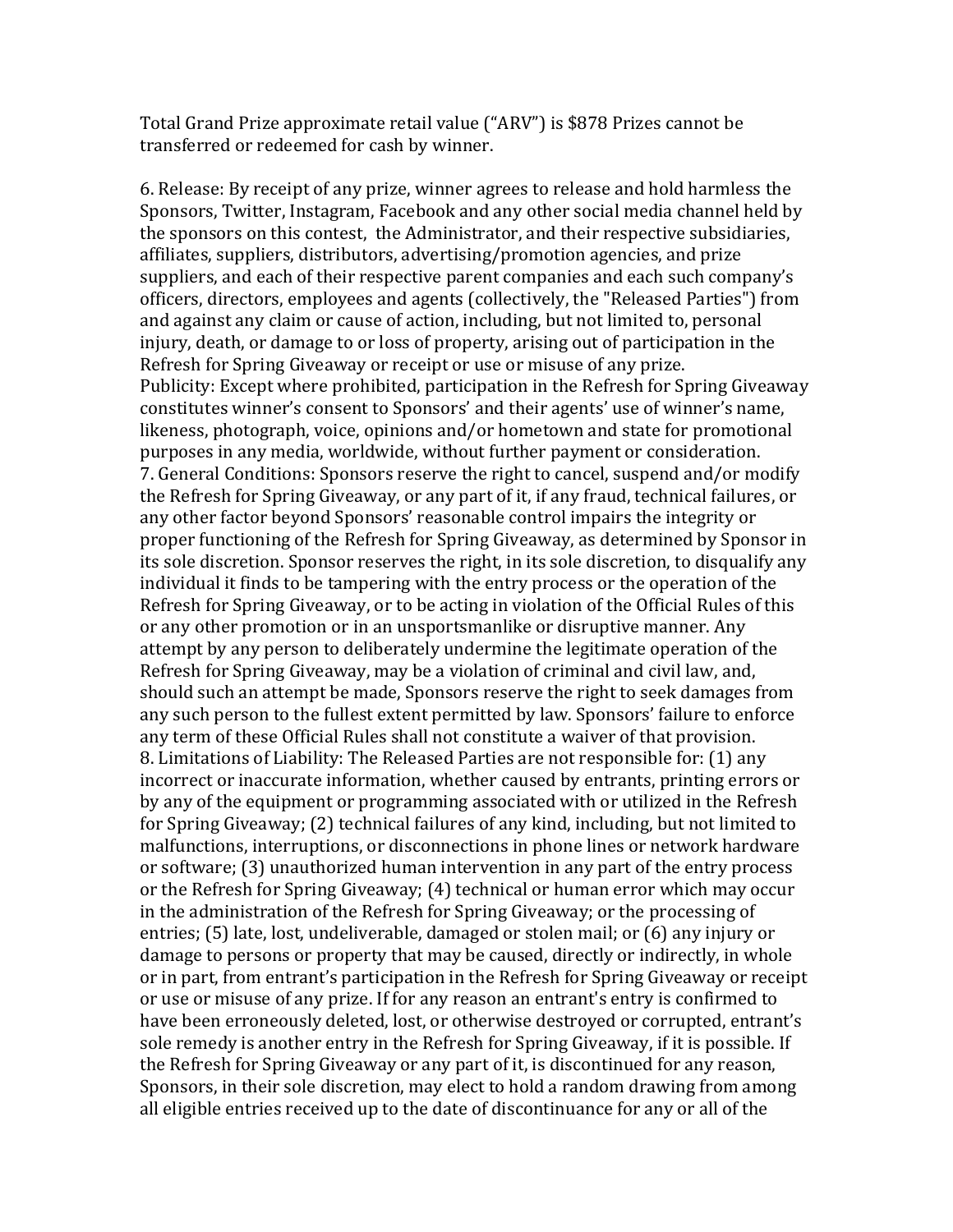prizes offered herein. No more than the stated number of prizes will be awarded. In the event that production, technical, seeding, programming or any other reasons cause more than the stated number of prizes set forth in these Official Rules to be available and/or claimed, Sponsors reserve the right to award only the stated number of prizes by a random drawing among all legitimate, un-awarded, eligible prize claims.

9. Disputes: Except where prohibited, entrant agrees that: (1) any and all disputes, claims and causes of action arising out of or connected with the Refresh for Spring Giveaway, or any prize awarded shall be resolved individually, without resort to any form of class action, and exclusively by the United States District Court for Portland, ME or the appropriate Maine State Court located in Cumberland County, Maine; (2) any and all claims, judgments and awards shall be limited to actual out-of-pocket costs incurred, including costs associated with entering the Refresh for Spring Giveaway, but in no event attorneys' fees; and (3) under no circumstances will entrant be permitted to obtain awards for, and entrant hereby waives all rights to claim, indirect, punitive, incidental and consequential damages and any other damages, other than for actual out-of-pocket expenses, and any and all rights to have damages multiplied or otherwise increased. All issues and questions concerning the construction, validity, interpretation and enforceability of these Official Rules, or the rights and obligations of the entrant and Sponsors in connection with the Refresh for Spring Giveaway shall be governed by, and construed in accordance with, the laws of the State of Maine without giving effect to any choice of law or conflict of law rules (whether of the State of Maine or any other jurisdiction), which would cause the application of the laws of any jurisdiction other than that of the State of Maine.

10. Entrant's Personal Information: Information collected from entrants is subject to the following privacy policies:

Sea Bags Privacy Policy: [http://seabags.com/info/privacy-policy.html.](http://seabags.com/info/privacy-policy.html) Orvis Privacy Policy: <http://www.orvis.com/intro.aspx?subject=107>

11. MISCELLANEOUS: The names of companies, products and services mentioned herein, and any corresponding likenesses, logos and images thereof reproduced herein, have been used for identification purposes only and may be the copyrighted properties and trademarks of their respective owners. The mention of any individual, group or company, or the inclusion of a product or service as a prize, does not imply any association with or endorsement by such individual, group or company or the manufacturer or distributor of such product or service and, except as otherwise indicated no association or endorsement is intended or should be inferred. The invalidity or unenforceability of any provision of these Official Rules or the Prize Acceptance Release will not affect the validity or enforceability of any other provision. In the event that any provision of the Official Rules or the Prize Acceptance Release is determined to be invalid or otherwise unenforceable or illegal, the other provisions will remain in effect and will be construed in accordance with their terms as if the invalid or illegal provision were not contained herein.